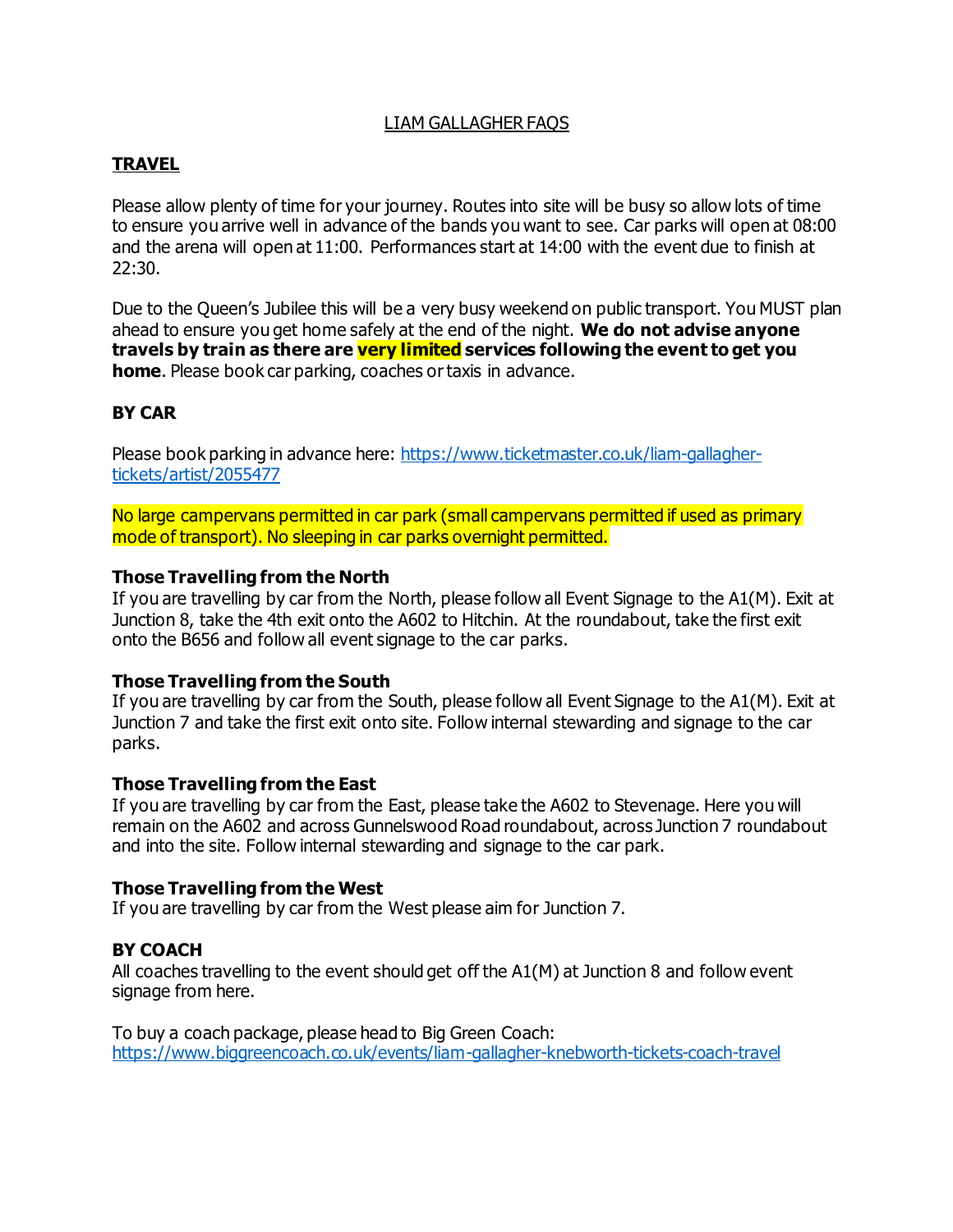**COACH SEAT UPDATE**: Some locations are temporarily off sale whilst we source more vehicles. If your location is showing as sold out please Register here and we will let you know as and when we put on more seats. If your location is showing as available please book ASAP as capacity is running low.

### **BY TAXI / DROP OFF**

All pick up and drop off traffic, including taxis, should make their way to Junction 7 of the A1(M) and enter the site with the Northbound traffic flows. NOTE: The show will finish at 22:30 so ALL vehicles who plan to pick up from the site must be in and parked by 22:30. If you are not in by 22:30 then you won't be permitted access until the pedestrian crowds clear which will be approx. 23:30.

### **BY TRAIN**

With the Oueen's Platinum Jubilee Weekend taking place with events across the region, train services are expected to be exceptionally busy. **We recommend making alternative arrangements, such as travelling by car, coach, or camping overnight**.

If you must arrive by train, the closest station is Stevenage. There will be no access to the event from Knebworth Station. There is no shuttle service between the event and Stevenage Station. Plan your journey at www.nationalrail.co.uk and check again before travelling.

Train services are expected to be exceptionally busy following the event, as people will also be travelling back from other Jubilee Weekend events across the rail network at the same time and on the same trains. Queuing systems will be in place at the station, capacity will be very limited and you may not be able to board even if you have a ticket in advance.

As a result, we strongly recommend that you pre-book coach travel (here), or alternatively there is lots of pre-bookable car parking available (here).

### **CAMPING CUSTOMERS**

If coming by car please enter the site via Junction 7. If you are travelling from the North please drive South past Junction 7 (which will be closed Southbound) and exit at Junction 6 and follow event signage from here. There is no car parking for camping customers on the West of site so you must come via Junction 7.

There is no additional camping available for purchase on the day so you must book in advance.

### WALKING ROUTES FROM LOCAL AREAS

#### From Stevenage

If coming from Stevenage you should walk across the roundabout at Junction 7 and follow the pedestrian walkway into site this way.

### From Knebworth

Please note that there is strictly NO pedestrian or vehicle access via Old Knebworth Lane. If you attempt to enter site this way you will be turned around by security and advised to use the Junction 7 entrance.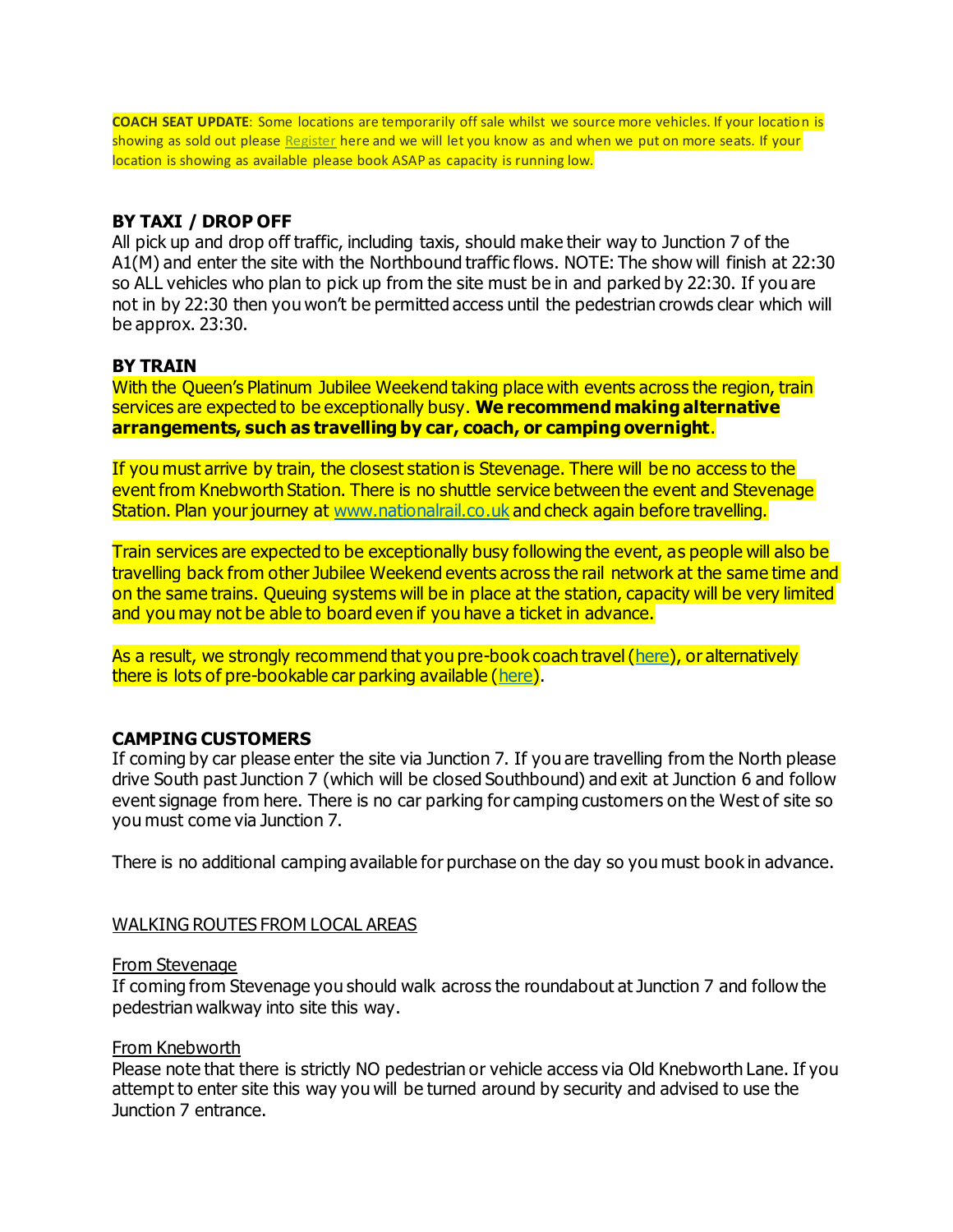### From areas off the B656

We strongly advise that no one walks down the B656 as there is no access to site.

## **EVENT INFO**

WHAT TO BRING

- **This is a cashless event.** Bring your cash card (keep it safe) all our bars and traders will accept all major UK debit cards. None of the bars or traders will accept cash on site, so please ensure you bring a card!
- A hat, sunscreen, sunglasses, rainwear, woolly jumper/fleece and, of course, your ticket
- Bring ID if you look under 21 in order to be admitted to the event. You will also need ID if you want to buy alcohol and look 21 or under.
- An empty reusable bottle (no glass) to fill up at the water points.
- Medication If you need to bring medication with you, we recommend bringing a doctor's note or a prescription for it if it is not easily recognisable. We're not doctors, please be understanding if we question what you're bringing in as it is important to prevent illegal drugs from finding their way into the event. Please also let your friends know if you have any allergies.
- Lost property located at the welfare tent inside the East arena entrance, next to medical. If you've lost something please check there in case it's been handed in. If you realise you have lost something after the event please email lostproperty@ithinc.co.uk

## **WHAT NOT TO BRING**

- Aerosols over 250ml
- Air horns
- Alcohol
- Animals (except assistance dogs)
- Audio visual recording or transmitting
- Equipment (Professional)
- BBQs or any cooking apparatus
- Balloons
- Bicycles, scooters, roller skates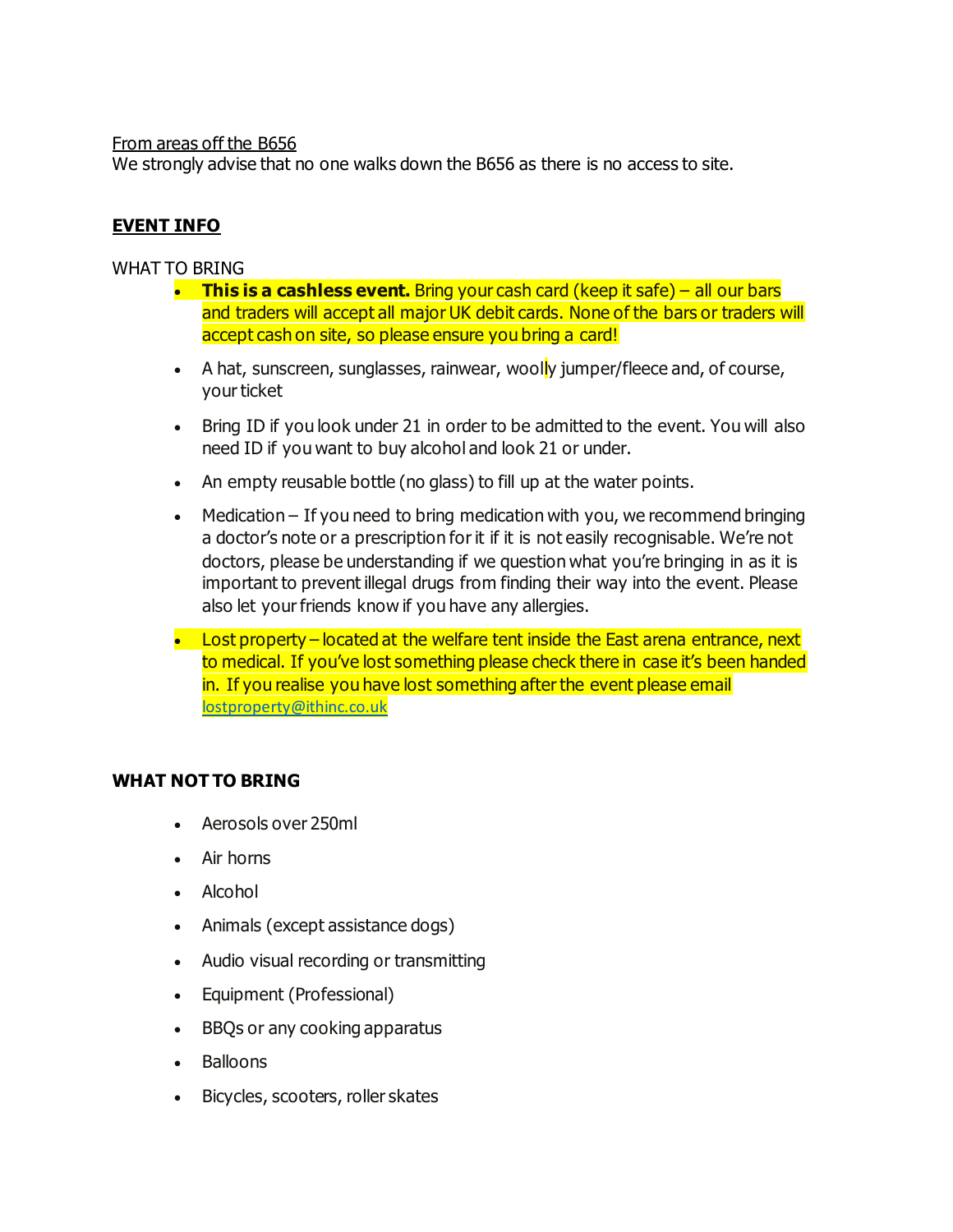- Blow torches
- Cans
- Chairs, stools, floor seating, shooting sticks
- Chinese lanterns
- Cooking apparatus
- Cool bags / boxes (large)
- Cigarettes (more than for personal use)
- Cutlery
- Drinks (only sealed water/soft drinks or empty plastic/metal bottles are permitted)
- Drones
- Fireworks / pyrotechnics
- Flags with poles
- Flares / distress flares / smoke flares
- Food (small amounts for personal consumption permitted)
- Gazebos and parasols
- Gas cylinders/canisters
- Glass (including glass makeup and perfume bottles)
- Liquids, gels or lotions (over 100ml)
- Illegal substances (drugs)
- Laser pens
- Legal highs (includes Nitrus Oxide and associated equipment including balloons)
- Megaphone
- Penknives
- Smoke bombs / canisters
- Sound systems (including personal speakers)
- Spray cans
- Tabards/High Vis Jackets
- **Tables**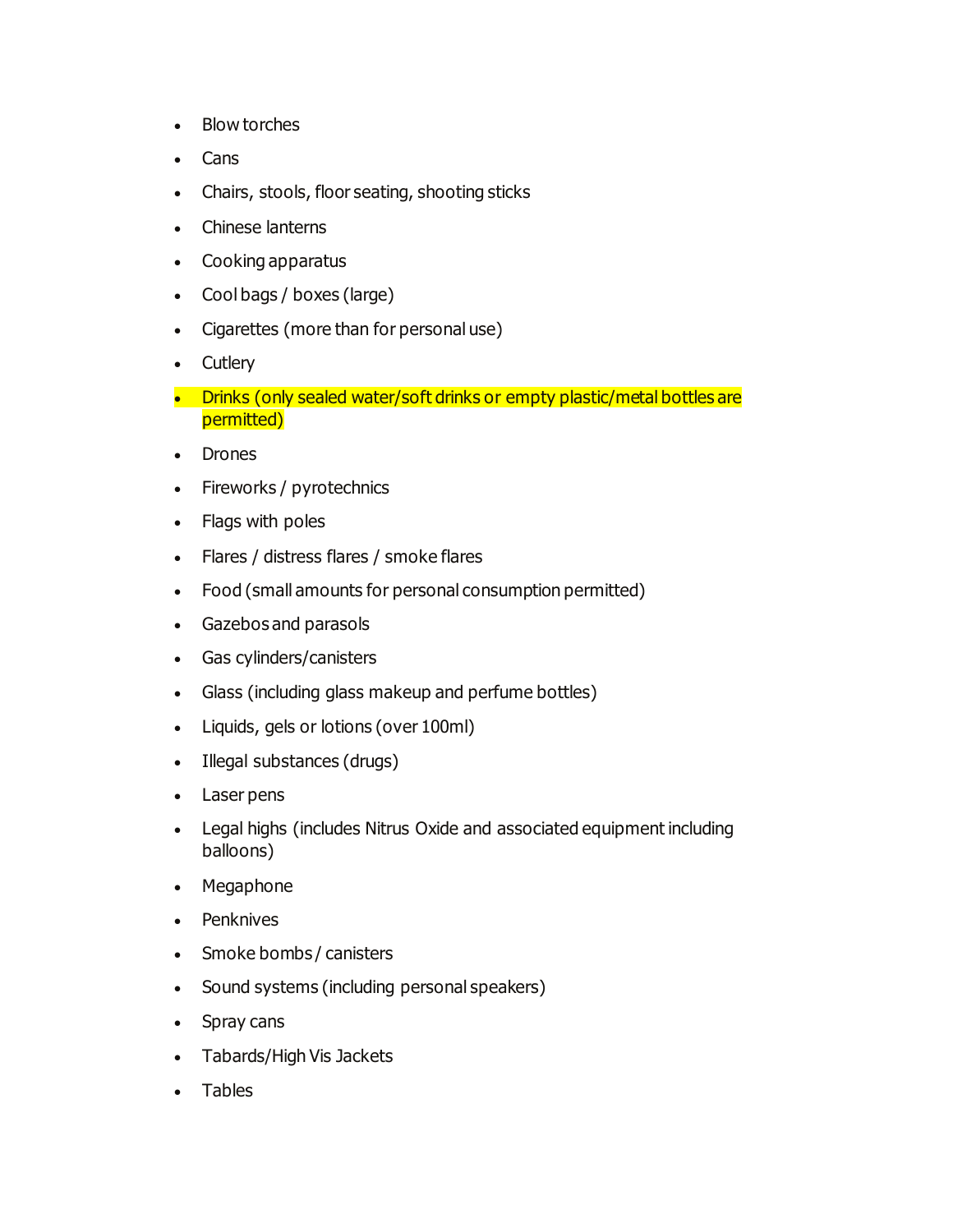- Umbrellas (large, small/folding umbrellas permitted)
- Weapons

## **BAGS ALLOWED**

Large bags are not permitted. There is no cloakroom (lockers are available for small valuables). Small bags will be permitted entry with the dimensions W21cm x H30cm x D8cm (A4 Size).

Bags will be searched on entry to the event, to avoid lengthy queues we strongly advise that you do not bring a bag. We appreciate your cooperation and patience when entering the event.

Bags must not be left at entrances or surrounding areas. Any items left will be removed and disposed of accordingly.

You will also be searched at the entrance to the event which may include a full body pat down and a walk through a metal detector. Any item(s), which may reasonably be considered for use as a weapon, or which may cause danger or disruption to any other persons at the event, will be confiscated.

Please allow plenty of time to get into the event, and for concert entry procedures, ticket checks and searches.

Persons suspected of carrying items that may be used in an offensive or dangerous manner, or carrying out illegal activities within the arena or other parts of the site may be searched and evicted from site.

## FOOD AND DRINK

You are permitted to bring sealed bottles of water / soft drinks sealed into the event. You may also bring empty bottles sized 500ml or less to use at water refill points. You can bring in small amounts of food for personal consumption.

Please don't bring any alcohol or glass containers/bottles of any sort.

# **AGE RESTRICTIONS**

Children under four are admitted for free but mut be accompanied by a paying ticket holder over 18 years at all times. Wristbands will be available from the arena entrances and welfare points to write a mobile number on for all children in case they get lost or separated from their guardian.

Children under 16 years old must be accompanied by a parent or guardian (18 or over) at all times and will need a full price ticket.

We do not accept any parental or supervisory duty of care or liability for any under 18's on site.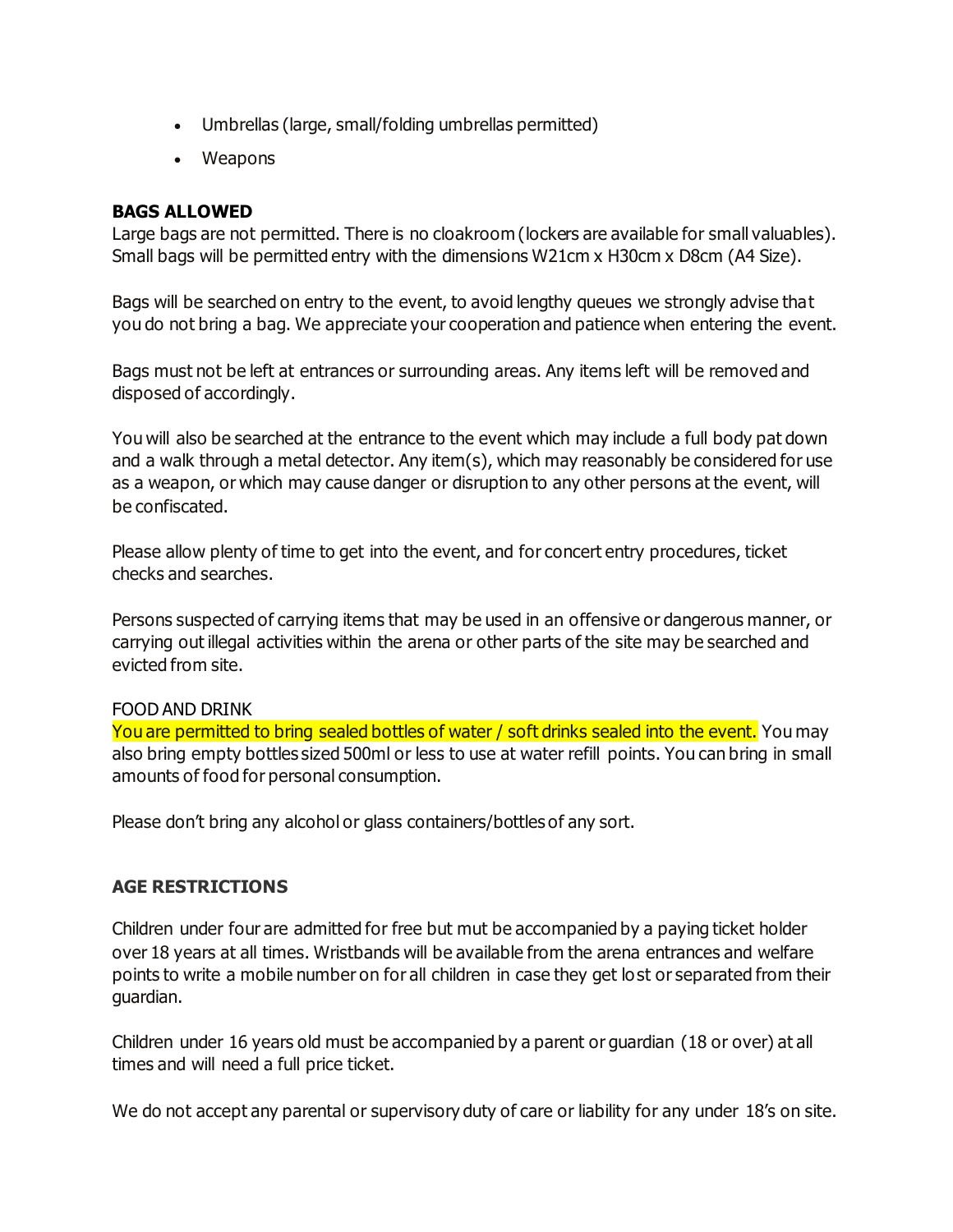## **VALID ID**

Please bring ID if you look under 21 years old and remember that legally there is no automatic right to be served alcohol. Service is always at the discretion of the licensee for whatever reason they decide, and the licensee is under no obligation to explain the reason.

The only accepted proof of age documents are:

- · A Passport (Not a photocopy)
- Full Driving Licence or Provisional Licence
- · A Proof of Age Card bearing a PASS hologram
- · A Ministry of Defence identity card
- A National identity card issued by an EU member state

You do not need to show a Covid pass to gain entrance to the event.

### WELFARE FACILITIES

The Welfare Facilities will be open throughout the event and are staffed by experienced and supportive people who understand events and festivals. They can give confidential advice about drugs, alcohol, legal highs and sexual health and offer support if you need someone to talk to for any reason. They offer a monitored rest & recovery area if you've overdone it and they also care for lost children and vulnerable people.

OPENING / CLOSING TIMES

Car Parks Open: 08:00 Arena Open: 12:00 First Act on Stage: 12:00 Event Finish: 22:45

Please note: timings are not final and are subject to change.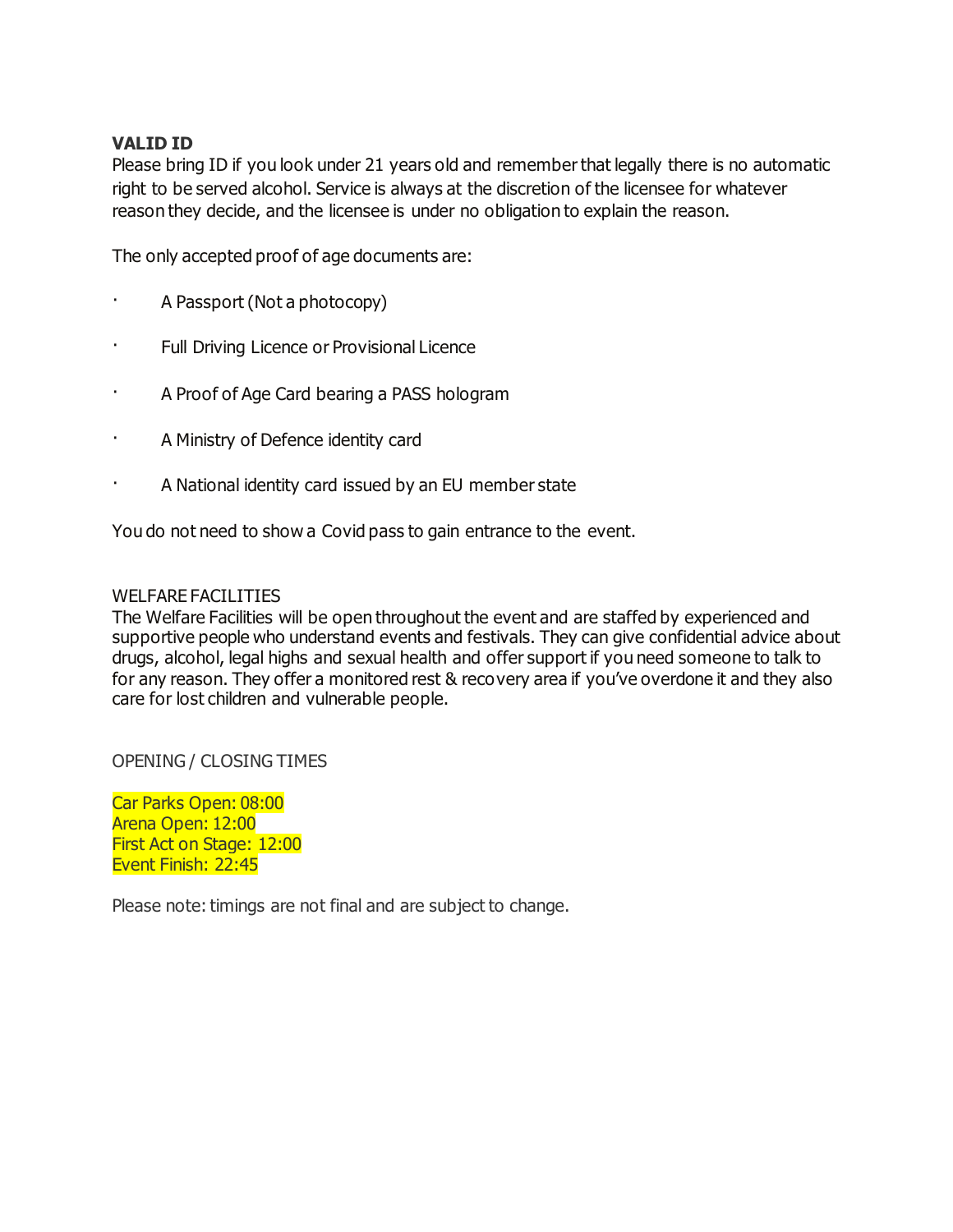## ACCESSIBILITY

In order to provide the best possible experience, we ask that everyone who wishes to use the access facilities complete and submit an Access Requirements Form prior to arriving on-site.

If you would like to apply for accessible facilities at this event we ask customers to purchase a ticket of any type for this event and then apply using an application form here (link to: https://festivalrepublicgeneric.zendesk.com/hc/en-us/requests/new?ticket\_form\_id=1900000460873) Facilities you can apply for include:

Accessible Toilets Accessible Viewing Platform with seating available PA ticket if required BSL (British Sign Language Interpreting) All customers must submit supporting documentation when applying for access to be approved.

Documentation can be valid PIP or Doctor's letters or any medical letters you already have that may be relevant. We can take a look at anything you have and will always let you know if we require more in good time.

If you have any questions regarding disabled access, please contact the access team at accessuk@festivalrepublic.com

# REQUIRED DOCUMENTATION

When applying for access we ask that you provide one of the following forms of documentation which will act as evidence of your requirements. Without this documentation we will be unable to grant you access, or provide complimentary PA Tickets.

Please note: If you are on the Festival Republic access database (i.e. have previously applied and had an application approved within the last three years) you will not need to re-supply documentation.

## **Accepted forms of documentation are:**

- DLA (Care and / or mobility)
- PIP (Personal Independence Payment)
- A Medical professionals letter (To be reviewed case by case)
- Armed Forces Independence Payment
- War Disablement Pension
- D/deaf or blind registration
- The Nimbus Access Card
- Blue Badge (Permitted for parking requests only)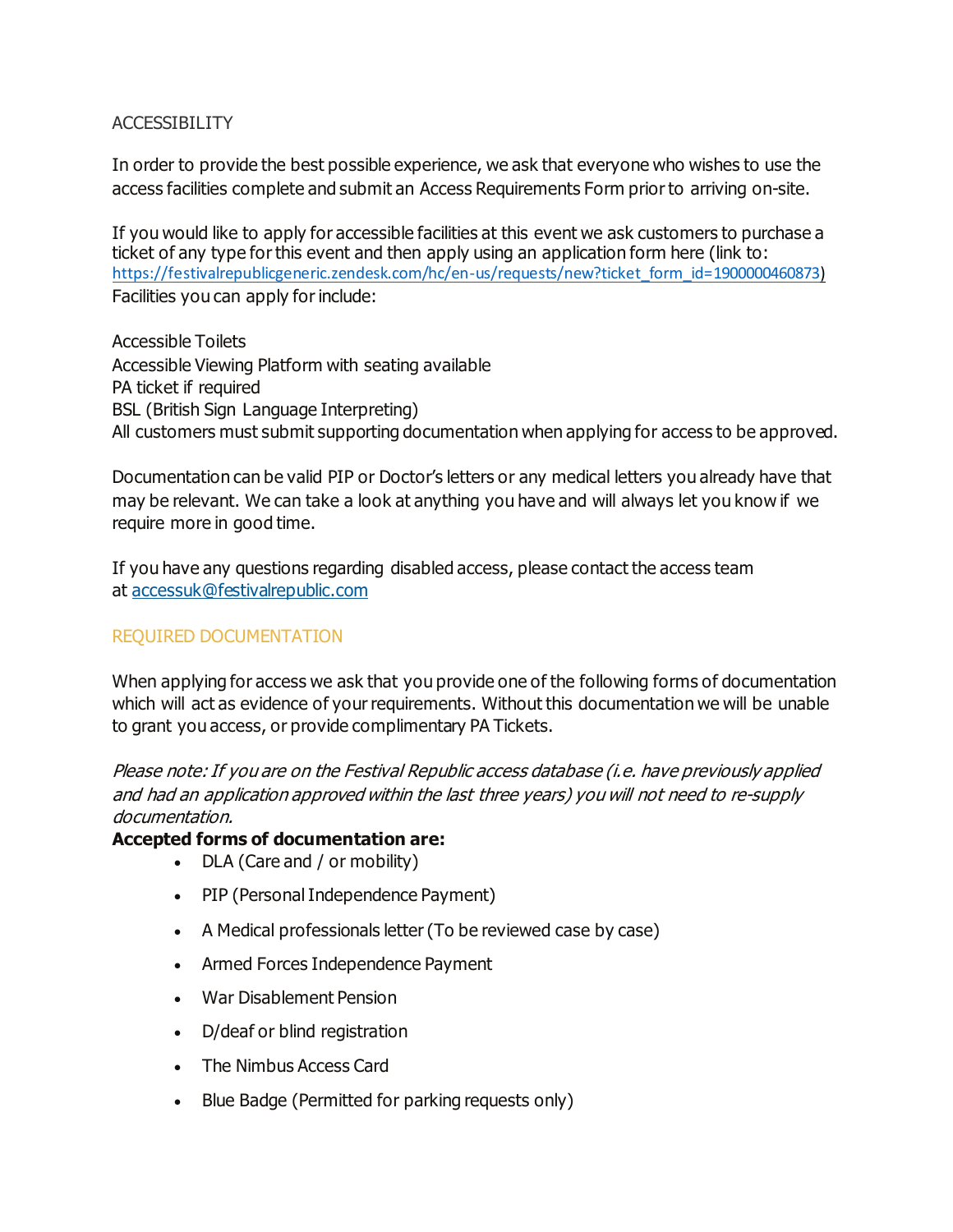If you do not have one of the forms of documentation listed above, please contact us and we'll be able to advise further. Alternatively, if you do have required documentation but are unable to include it in your application, please state you will forward it to us (by email, fax or post) in the 'Additional Notes' box on the form.

All submitted documentation is kept strictly confidential and securely destroyed after processing.

## ACCESS DATABASE

Whilst submitting your application form, you can choose to join Festival Republic's Access Database. By doing so, once accepted a first time, you will not need to resubmit documentation for a further three years and will automatically be pre-approved for access at our festivals.

Please note: Once approved we will only retain your name and email address. We will never use yourinformation for any other purposes (unless specifically stated) or share this with any third parties.

## TIMELINE

We aim to process all applications within weeks of customers submitting an Access Requirements Form; however, due to demand, this is not always possible.

Once your application has been approved we will send a confirmation email, detailing the facilities you have requested access to, and confirming your PA Ticket (if applicable).

Nearer the event successful applicants will also be sent an email containing a downloadable Access Guide.

### **SECURITY**

We are doing all we can to keep you safe and sound at our festivals and we review and improve our security operation continually through the festival season. Remember we do not allow bags larger than A4 into the arena and allow plenty of time to pass through our security checks.

We take the security and safety of our festival goers very seriously - it is a real priority. Please help us by bringing as little as possible and remember we do not allow bags larger than A4 into the arena. Please be patient while we carry out our security checks and searches, which take place at the arena entrance and may also happen at any time at any location onsite. Our security staff are there for your safety – please co-operate with them as they work to keep us all safe and sound. Some are covert, but most are obvious by their green or white tabard. Always go to them if you need help. The medical tent is fully staffed, open all day and located in the arena.